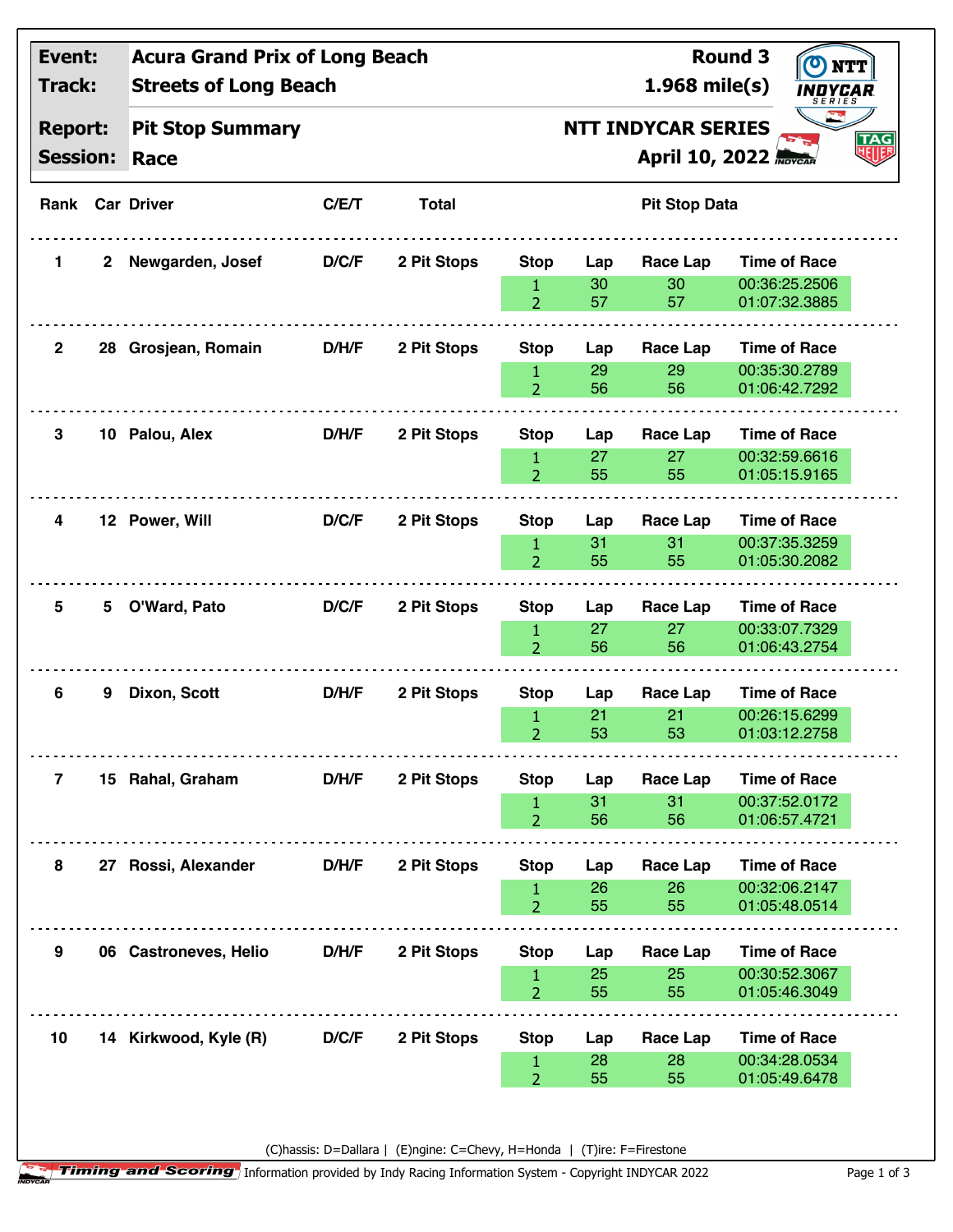| Event:<br><b>Track:</b><br><b>Report:</b><br><b>Session:</b> |   | <b>Acura Grand Prix of Long Beach</b><br><b>Streets of Long Beach</b> |       |              |                                                           |                | $1.968$ mile(s)      | <b>Round 3</b> | $\bf{o}$<br><b>NTT</b><br>INDYCAR<br>SERIES |                   |
|--------------------------------------------------------------|---|-----------------------------------------------------------------------|-------|--------------|-----------------------------------------------------------|----------------|----------------------|----------------|---------------------------------------------|-------------------|
|                                                              |   | <b>Pit Stop Summary</b><br>Race                                       |       |              | <b>NTT INDYCAR SERIES</b><br><b>April 10, 2022 MOVCAR</b> |                |                      |                |                                             | <b>TAG</b><br>NUB |
|                                                              |   | <b>Rank Car Driver</b>                                                | C/E/T | <b>Total</b> |                                                           |                | <b>Pit Stop Data</b> |                |                                             |                   |
| 11                                                           | 7 | Rosenqvist, Felix                                                     | D/C/F | 2 Pit Stops  | <b>Stop</b>                                               | Lap            | <b>Race Lap</b>      |                | <b>Time of Race</b>                         |                   |
|                                                              |   |                                                                       |       |              | $\mathbf{1}$<br>$\overline{2}$                            | 23<br>54       | 23<br>54             |                | 00:28:35.6029<br>01:04:41.2652              |                   |
| $12 \,$                                                      |   | 20 Daly, Conor                                                        | D/C/F | 2 Pit Stops  | <b>Stop</b>                                               | Lap            | <b>Race Lap</b>      |                | <b>Time of Race</b>                         |                   |
|                                                              |   |                                                                       |       |              | 1<br>$\overline{2}$                                       | 29<br>55       | 29<br>55             |                | 00:35:26.7849<br>01:05:48.7595              |                   |
| 13                                                           |   | 21 VeeKay, Rinus                                                      | D/C/F | 3 Pit Stops  | <b>Stop</b>                                               | Lap            | Race Lap             |                | <b>Time of Race</b>                         |                   |
|                                                              |   |                                                                       |       |              | 1<br>$\overline{2}$                                       | 22<br>54       | 22<br>54             |                | 00:27:27.0787<br>01:04:50.6339              |                   |
|                                                              |   |                                                                       |       |              | 3                                                         | 77             | 77                   |                | 01:36:17.2044                               |                   |
| 14                                                           | 3 | <b>McLaughlin, Scott</b>                                              | D/C/F | 3 Pit Stops  | <b>Stop</b>                                               | Lap            | Race Lap             |                | <b>Time of Race</b>                         |                   |
|                                                              |   |                                                                       |       |              | 1<br>$\overline{2}$                                       | 30<br>55       | 30<br>55             |                | 00:36:28.6597<br>01:06:04.5066              |                   |
|                                                              |   |                                                                       |       |              | 3                                                         | 61             | 61                   |                | 01:14:10.4919                               |                   |
| 15                                                           |   | 45 Harvey, Jack                                                       | D/H/F | 2 Pit Stops  | <b>Stop</b>                                               | Lap            | Race Lap             |                | <b>Time of Race</b>                         |                   |
|                                                              |   |                                                                       |       |              | $\mathbf{1}$<br>$\overline{2}$                            | 24<br>54       | 24<br>54             |                | 00:29:46.6393<br>01:04:54.0938              |                   |
| 16                                                           |   | 11 Calderon, Tatiana (R)                                              | D/C/F | 3 Pit Stops  | <b>Stop</b>                                               | Lap            | <b>Race Lap</b>      |                | <b>Time of Race</b>                         |                   |
|                                                              |   |                                                                       |       |              | $\mathbf{1}$                                              | $\overline{7}$ | $\overline{7}$       |                | 00:09:31.9263                               |                   |
|                                                              |   |                                                                       |       |              | $\overline{2}$<br>3                                       | 33<br>58       | 33<br>59             |                | 00:40:48.8650<br>01:10:44.8259              |                   |
| 17                                                           |   | 51 Sato, Takuma                                                       | D/H/F | 2 Pit Stops  | <b>Stop</b>                                               | Lap            | <b>Race Lap</b>      |                | <b>Time of Race</b>                         |                   |
|                                                              |   |                                                                       |       |              | 1<br>$\overline{2}$                                       | 29<br>56       | 29<br>56             |                | 00:35:38.6934<br>01:07:19.9686              |                   |
| 18                                                           |   | 30 Lundgaard, Christian                                               | D/H/F | 2 Pit Stops  | <b>Stop</b>                                               | Lap            | <b>Race Lap</b>      |                | <b>Time of Race</b>                         |                   |
|                                                              |   | (R)                                                                   |       |              | 1<br>$\overline{2}$                                       | 31<br>59       | 33<br>61             |                | 00:40:29.2630<br>01:14:25.0261              |                   |
|                                                              |   |                                                                       |       |              |                                                           |                |                      |                |                                             |                   |
| 19                                                           |   | 60 Pagenaud, Simon                                                    | D/H/F | 3 Pit Stops  | <b>Stop</b>                                               | Lap<br>28      | Race Lap<br>28       |                | <b>Time of Race</b><br>00:34:15.8891        |                   |
|                                                              |   |                                                                       |       |              | 1<br>$\overline{2}$                                       | 56             | 56                   |                | 01:07:09.5529                               |                   |
|                                                              |   |                                                                       |       |              | 3                                                         | 59             | 62                   |                | 01:16:47.5125                               |                   |

(C)hassis: D=Dallara | (E)ngine: C=Chevy, H=Honda | (T)ire: F=Firestone